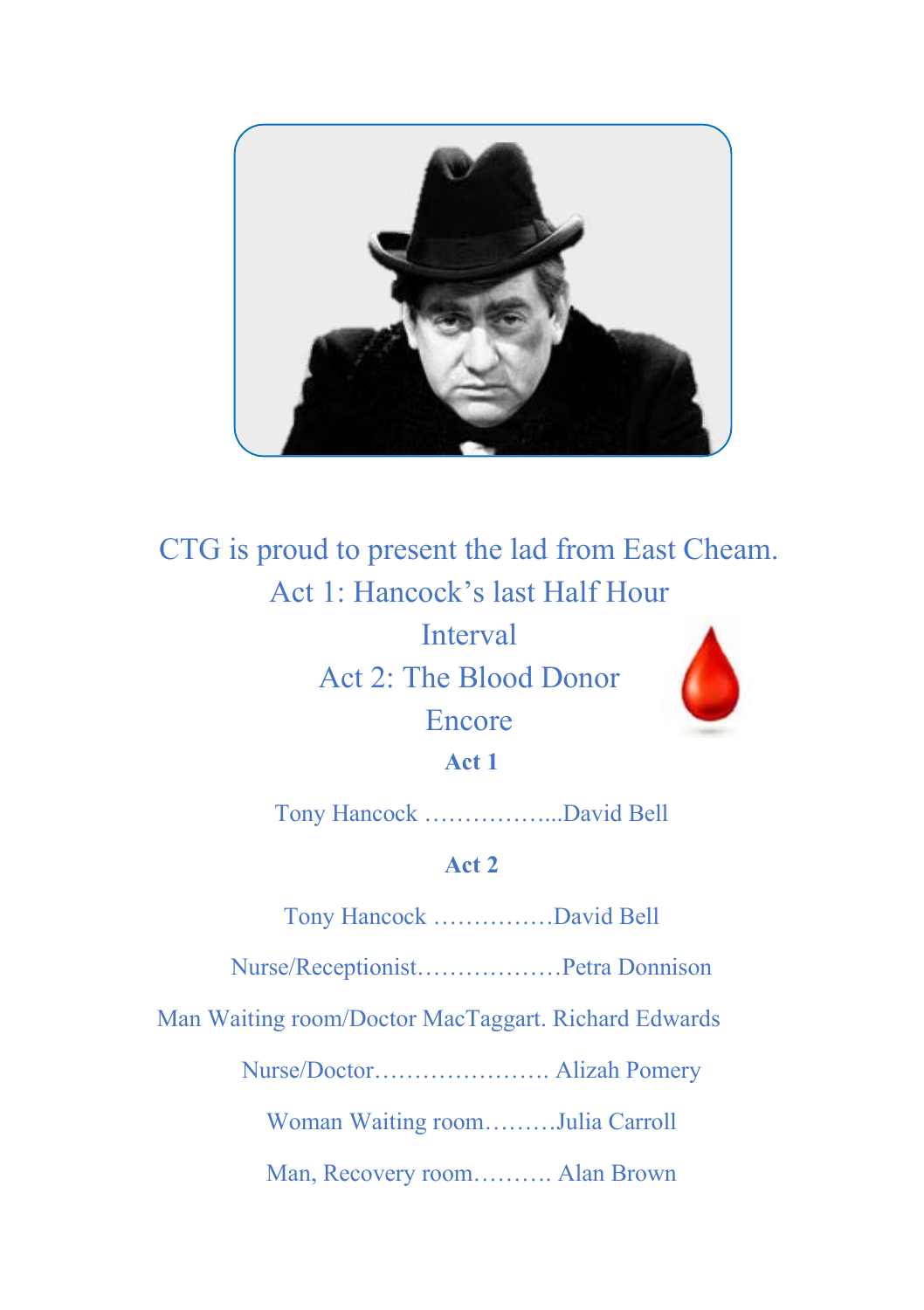

David became associated with theatre the age of 14. After 100 plays and a career as a professional engineer, David has become accustomed to meaty theatrical roles that include: Hancock's Last Half Hour..The Woman in Black..And many others.

David has performed and directed for CTG and the role of Hancock brings back many pleasant memories.

Alizah Pomery is happy to be back with CTG playing the 2nd Nurse/Doctor. Since joining the theatre when she was much shorter (younger), she was hooked! Some performances include Up Pompeii, Are You Being Served, Lipstick Dreams, The Asylum, 5 Lesbians Eating a Quiche and

most recently Boeing, Boeing. Please sit back, enjoy the show(s) and maybe you'll get a cup of tea and a biscuit afterwards… maybe.



Petra's 40 years' experience as a Registered Nurse more than qualify her for her role as "Nurse" in "The Blood Donor". She has performed in more than 40 productions during her nursing career. These productions have spanned the globe from England to South Africa, to Hong Kong, New Zealand and now her first, here in Australia

Richard first trod the boards in 1968 in roles ranging from Shakespeare - as Duke Orsino in 'Twelfth Night', Malcolm in 'Macbeth' through Operettas to Theatre of the Absurd as the hopeless Lucky in 'Waiting for Godot' and the title role of Sloane in Joe Orton's black comedy 'Entertaining Mr Sloane'. In retirement, his hobbies and interests are painting, poker, golf, chess, fishing, theatre and as an

Ambassador giving talks for the Heart and Stroke Foundation around SE Queensland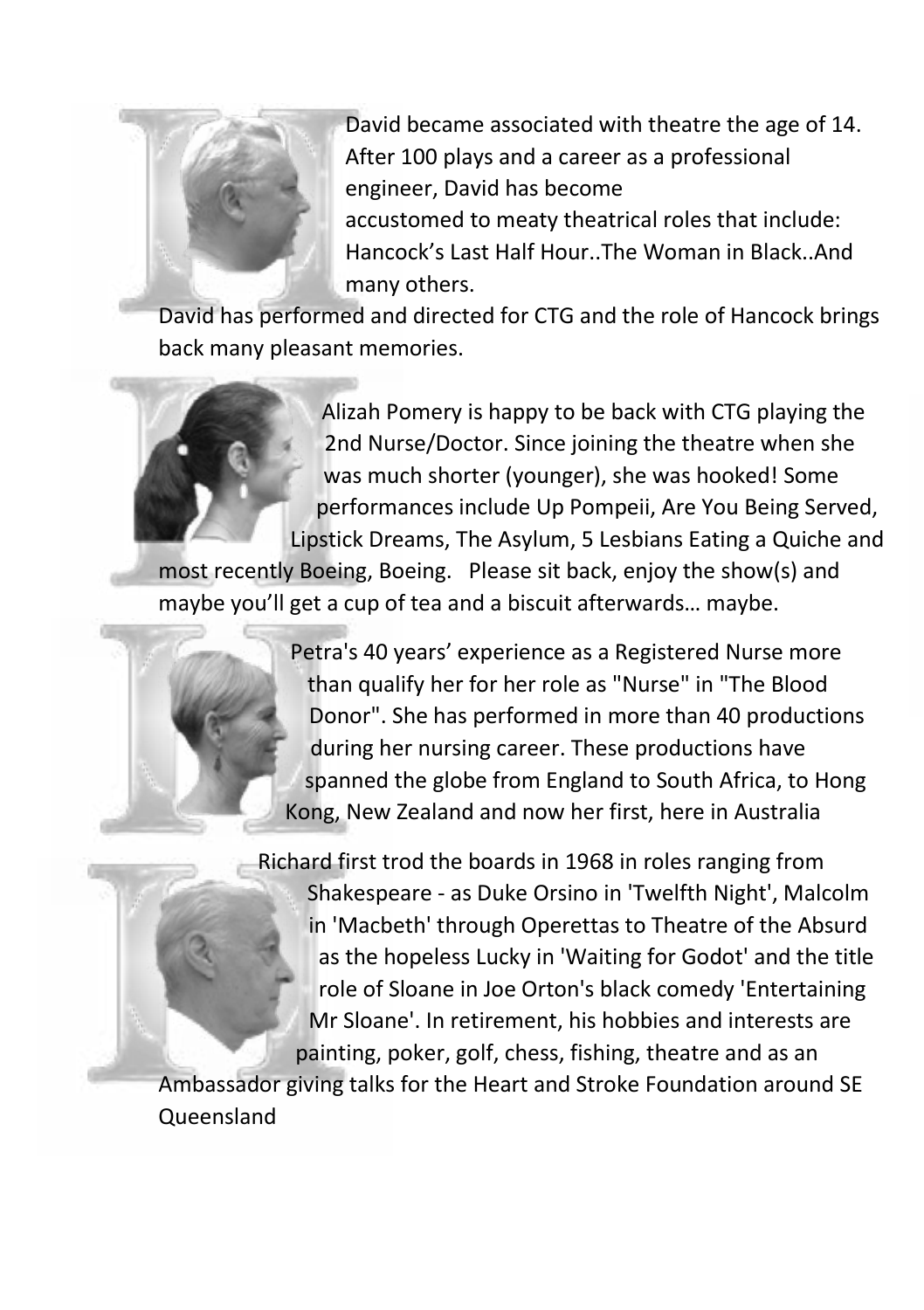Alan has been Involved in Theatre since 1976. First production "The Real Inspector Hound". Four years part time course at Kelvin Grove in 1984 - ADPA at QUT Many years with ILT. My last production for CTG was "Spring Heeled Jack" Like to be involved in set building, and keeping the grass round our theatre neat and tidy. He is a

member of Ipswich Musical Theatre, in his spare time.



Julia is a retired pharmacist with a passion for theatre; writes plays. English accent genuine.

| <b>Production Team</b>                |                                     |
|---------------------------------------|-------------------------------------|
| Director                              | <b>William McCreery-Rye</b>         |
| <b>Assistant Director</b>             | Jan Lord                            |
| Stage Manager                         | Hugo Foong                          |
| <b>Production Manager</b>             | Jan Lord                            |
| Lighting and Sound Design Brian Hobby |                                     |
| Lighting Operators                    | Brian Hobby, Christian McCreery-Rye |
| Set Design                            | <b>William McCreery-Rye</b>         |
| <b>Set Construction</b>               | Alan Brown William McCreery-Rye     |
| Set Decoration                        | <b>Rhyll Bucknell</b>               |
| Props                                 | Rhyll Bucknell, Hugo Foong          |
| Costumes                              | Janine Francis                      |
| Photography                           | Natalie Pedler                      |
| FOH / Outside Monitor                 | <b>William McCreery-Rye</b>         |